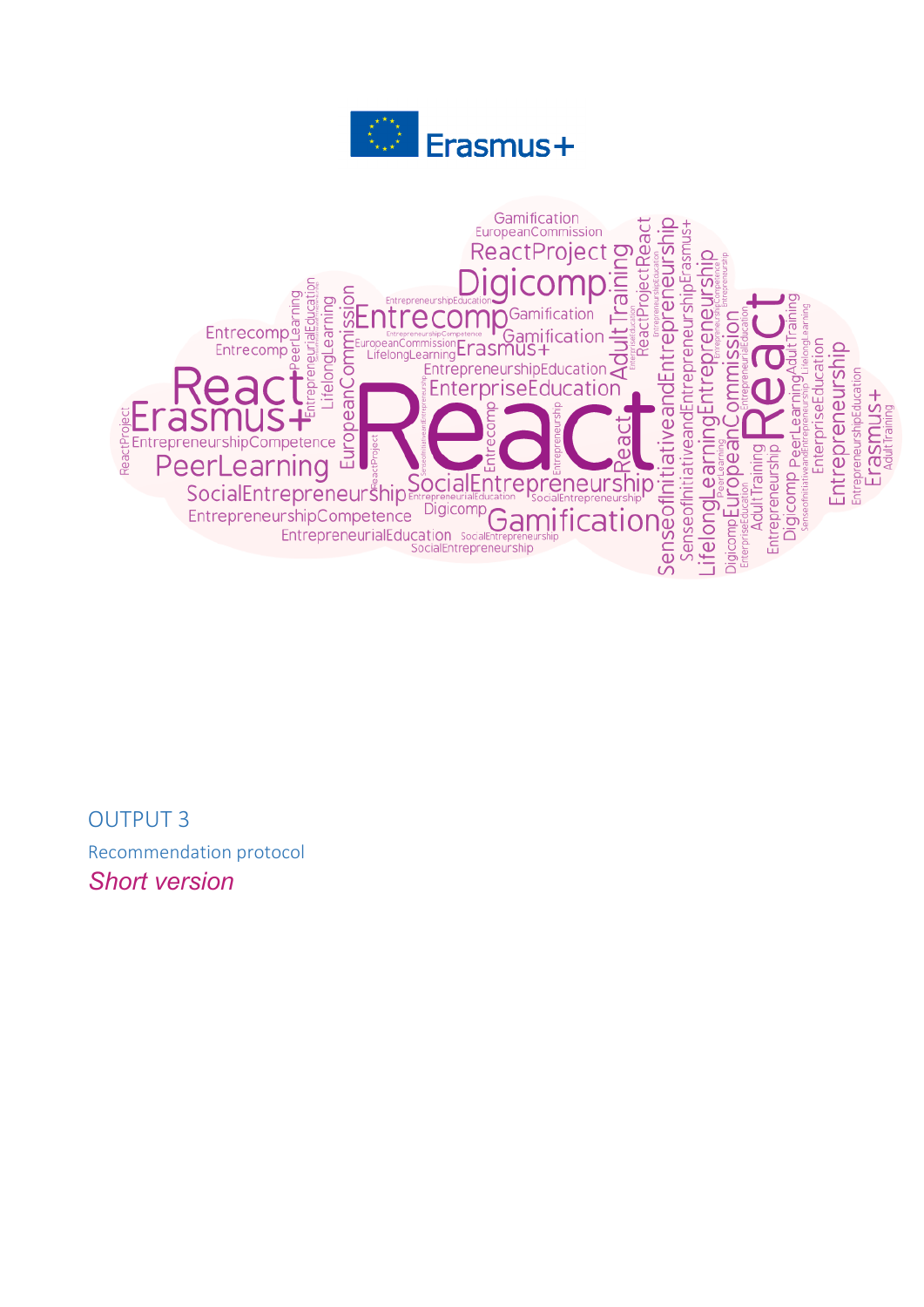# **AUTHORS:**

**Cristina Stefan, PhD. Eng**. *(Quarter Mediation, Netherlands)* **Constantin Stefan, MSc. Eng.** *(Quarter Mediation, Netherlands)* **Andrei-Cristian Stefan, Eng.** *(Quarter Mediation, Netherlands)*

**Sara Diodato** *(Civiform società cooperativa sociale, Italy)* **Francesco Cavallo** *(Civiform società cooperativa sociale, Italy)*

**Massimiliano Costa, PhD. Professor** *(Università Ca' Foscari di Venezia, Italy)* **Cristiano Chiusso, PhD.** *(Università Ca' Foscari di Venezia, Italy)*

**Gilles Giovannangeli** *(Coopérative d'activité et d'emploi Work In SCOP – Sc'Opara, France)* **Pauline Lemaire** *(Coopérative d'activité et d'emploi Work In SCOP – Sc'Opara, France)*

**Elsa Pehkonen** *(Innoventum OY, Finland)* **Riina Korhonen** *(Innoventum OY, Finland)* **Janne Leinonen** *(Innoventum OY, Finland)*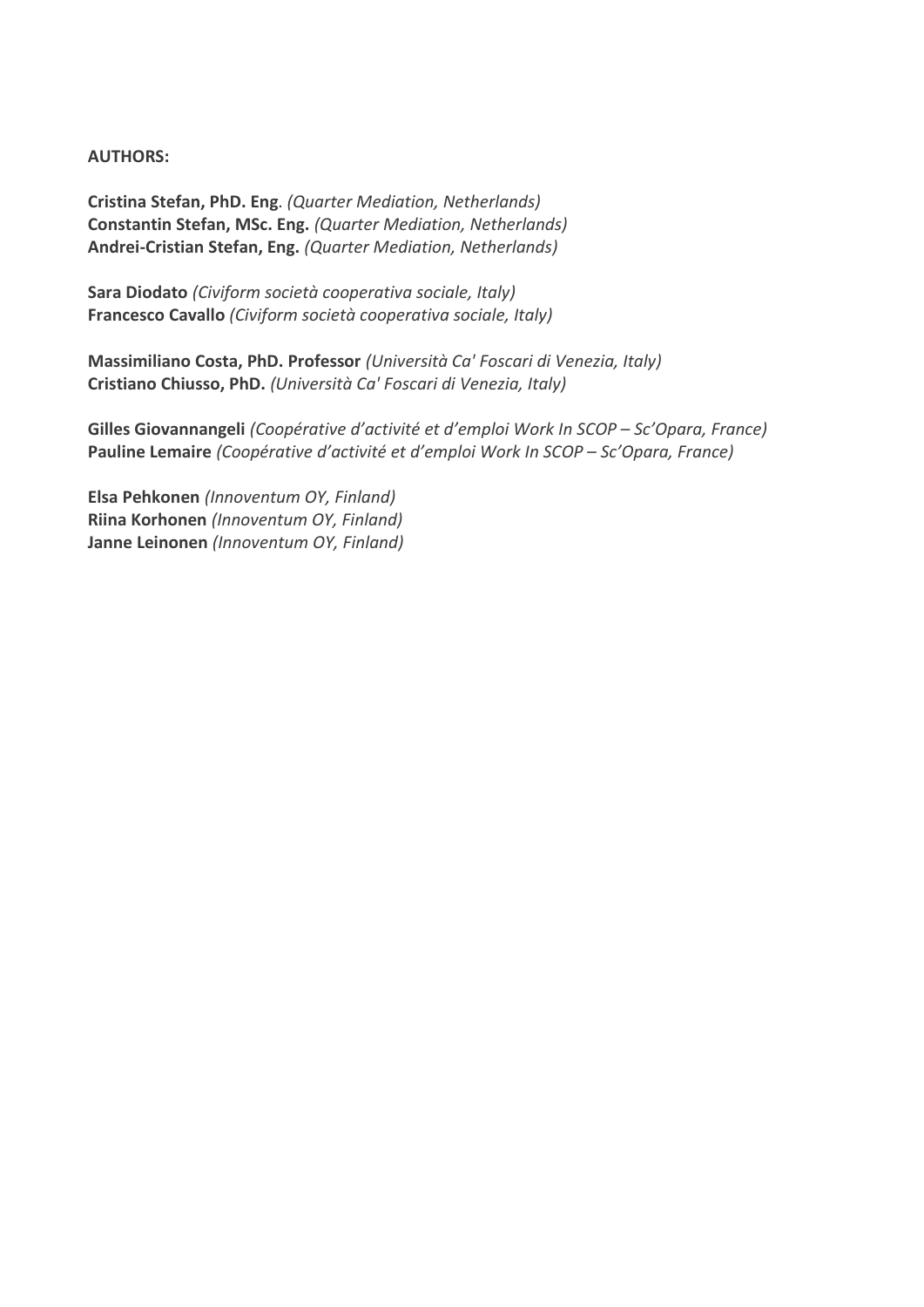# *Executive summary*

Within this output, REACT project aims at the development of a Recommendation document that consists of two different chapters:

## **1. Analysis of different methods for the recognition of entrepreneurship competence in Europe**

This chapter is based on the results of the research done by each partner for identifying the National Strategies for the recognition of entrepreneurship competence in the countries involved in the REACT project. The main aim of this chapter is to build an overview of existing concepts, policies and/or initiatives, which seek to establish the state-of-the-art of entrepreneurship competence within four different EU Member States as it is briefly described below:

#### **In France**

There is no specific system of recognition of entrepreneurship skill, but broader strategies and laws refer to the development of Entrepreneurship such as:

- $\checkmark$  The Guidance and Planning for the Reconstruction of the School in the Republic (210) Law 2013-595 of 8 July 2013 stating that it is the school's responsibility to promote a sense of initiative and encourage engagement with external partners via initiatives such as business visits, internships and discovery of enterprise, as well as relevant projects for skills' development.
- ✓ The Common Basis of Knowledge and Skills (*Socle commun*) (211) Decree No 2015-372 of 31 March 2015 that identifies the link with the competence 'Autonomy and Sense of Initiative', which requires students to take initiative, be entrepreneurial and implement projects after assessing the possible outcomes of their actions.

However, the most relevant strategy is the national innovation strategy 'A New Deal for Innovation', launched in 2013. The lead for this strategy is the General Commissioner for Innovation, under the authority of the Prime Minister, working with the Ministry of National Education, Higher Education and Research and the Ministry of the Economy. The objectives of this strategy is focused on four action areas:

- $\checkmark$  organisation and evaluation of public policies in favour of innovation;
- $\checkmark$  development of a culture of entrepreneurship and innovation;
- $\checkmark$  increasing the economic impact of public research transfer;
- $\checkmark$  supporting business growth through innovation.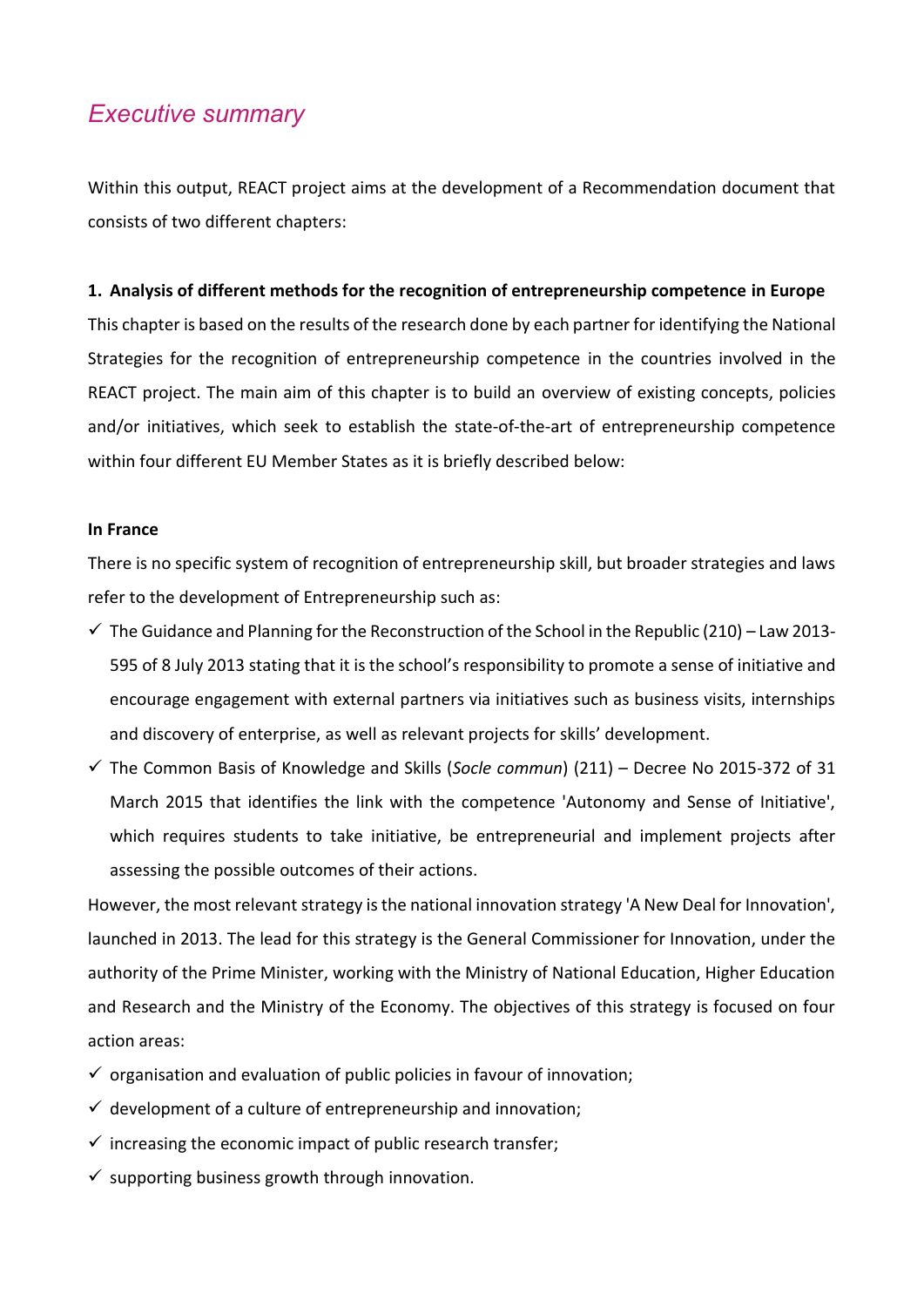#### **In the Netherlands**

In the Netherlands the situation about recognition of entrepreneurship competence is different from the other countries because the government has launched in 2008 an Action Programme for Education and Entrepreneurship (*Actieprogramma voor onderwijs en ondernemerschap*) provided by the Ministry of Economic Affairs and the Ministry of Education, Culture and Science in the Netherlands.

The schools in the Netherlands have a high level of autonomy concerning their curricula. In this respect, entrepreneurship education is not explicitly recognised as a compulsory part of curricula, but there is a high demand for entrepreneurship education, mostly in vocational education as it being focused on the development of specific entrepreneurial skills. Therefore, students involved in vocational education have the opportunity to choose CE Entrepreneurship as elective subject (*keuzedelen*). .

After being applied for 3 years, the Action Programme for Education and Entrepreneurship was reviewed and a module was developed by the Centre of Expertise on Vocational Education, Training (VET) and the Labour market for the Trade Sector (*KCH -Kenniscentrum Handel*) in cooperation with stakeholders. The module has as its main objective to enable VET students to become self-employed or freelancers and develop an entrepreneurial mind-set to become more employable.

#### **In Finland**

In this context, Finland is the most cutting-edge country with respect to the development of strategies for the recognition and strengthen of entrepreneurship skill.

Since 2009, Finland has a national strategy for Entrepreneurship called "Guidelines for entrepreneurship education", which is led by the Ministry of Education and Culture (MoEC) and covers the period 2009-2015. The guidelines were prepared through broad-based cooperation with different operators in the entrepreneurial community. The Guidelines address all levels, from early childhood education and care to adult education and higher education, its aim being to enhance the entrepreneurial spirit among Finns and make entrepreneurship a more attractive career choice. The measures go across the whole education system, aiming to develop active citizenship, enhance creativity and innovation in education and training, create a positive entrepreneurial culture and attitude, and promote business start-up.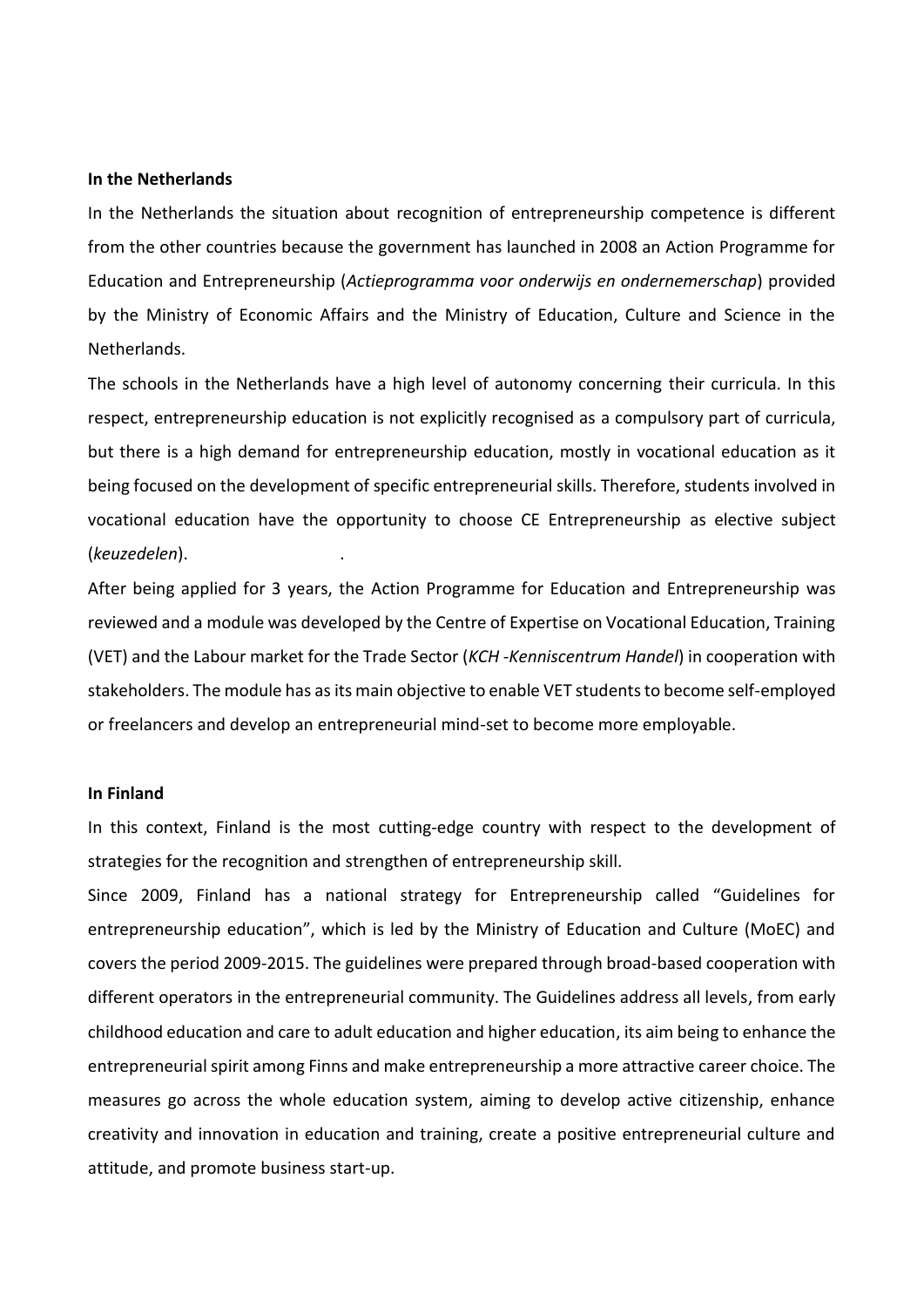#### **In Italy**

In Italy, there is no official entrepreneurship strategy for the recognition of this competence, but the central government is implementing a national system of certification of skills acquired by people (in study, in life and in work). In order to promote their geographical mobility and the meeting between supply and demand in the labour market, Italy is elaborating a recognition system that assesses the visibility of learning and spend ability of certification at national/European level. In the Italian model of competence certification, each region is either creating its own validation model or creating a fragmented system with different contents and procedures.

#### **2. Analysis of situations in which entrepreneurship is recognised as an applicable competence**

In this chapter the partners in the REACT project consortium applied a validation process inspired by the real system of certification of competences, consisting of four distinct phases: identification, recognition, evaluation and experimentation of the entrepreneurship competence. The REACT partners used this framework as a structure to follow, focusing their attention to the evaluation phase, since the project aims at designing different situations in which entrepreneurship is recognised as an applicable competence.

#### **Identification phase:**

In order to develop situations and activities in which entrepreneurship could be evaluated, in this first phase three or more competencies per partner were chosen from the EntreComp framework. Further on, the chosen competences have been evaluated through different activities proposed by the partner organisations involved in the REACT project, within the evaluation phase.

#### **Recognition phase:**

This phase was aimed at identifying and formally defining the competences that will be subject to validation, the identification of knowledge and/or skills to be validated being based on references/standards of formalised or institutionalised skills (e.g. regional qualifications systems, specific national standards etc.) or created "ad hoc". In this phase, the competences were described and formally reported in specific documents given by the candidate/learner who wants to have one or more entrepreneurial competences recognized (e.g. the ability to work in a team). This phase was useful to understand which are the steps for the formal recognition.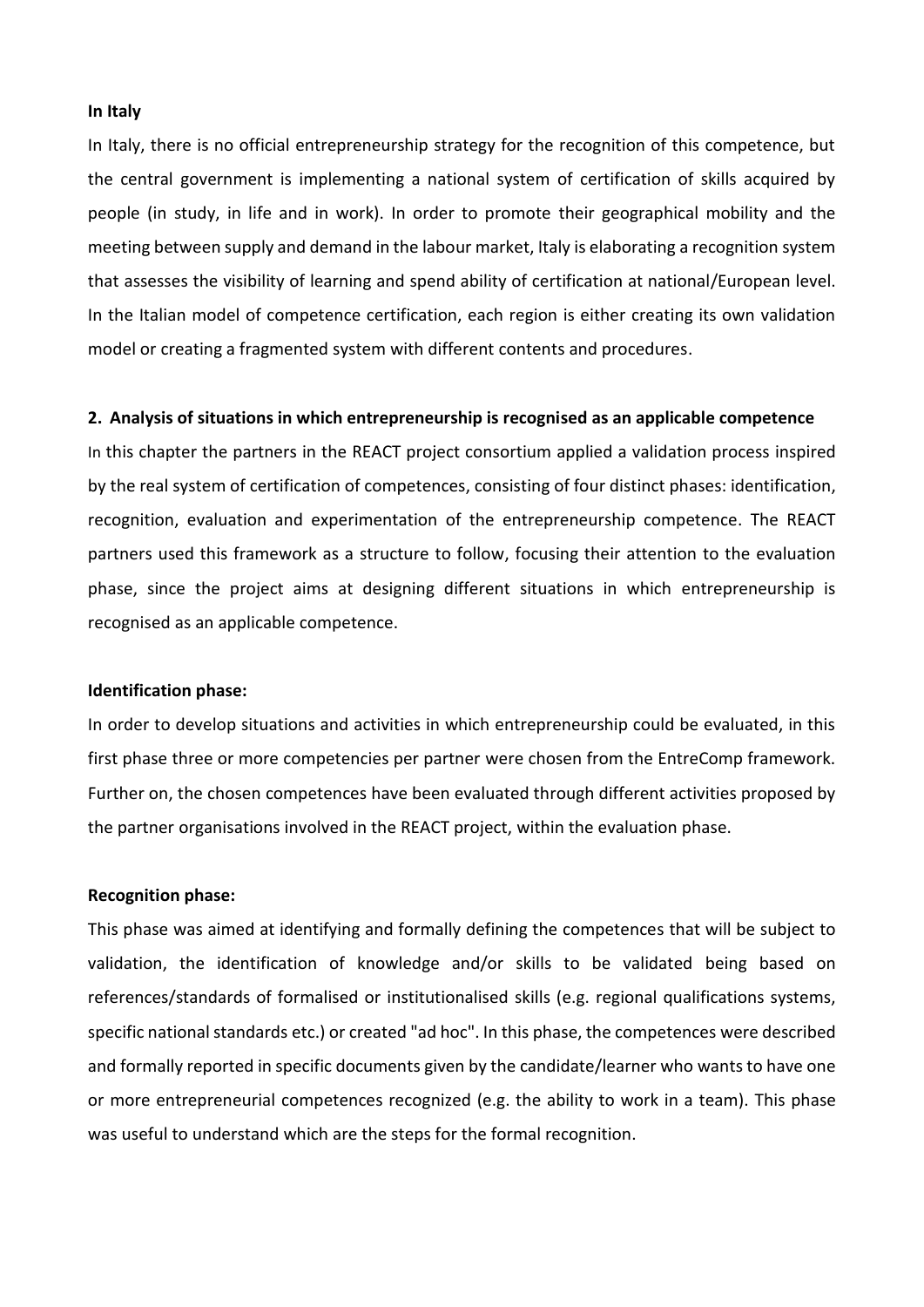#### **Evaluation phase:**

In this phase, the REACT partners focused their work on finding activities and situations in which entrepreneurship competences could be evaluated, the aim of the evaluation phase being to verify the level of the existing skills acquired in non-formal and/or informal learning contexts.

Consequently, each of the project partners described three different situations and/or activities that make possible the assessment of some aspects of the entrepreneurship competence. According to EntreComp document, the framework is composed of three competence areas, fifteen competences, an eight-level progression model and a list of 442 learning outcomes.

In this respect, this chapter includes the following examples of activities chosen by the partners in the REACT consortium:

## **Quarter Mediation (NL):**

*LEGO Listening;* 

*Qualities exchange;* 

*Appreciative Inquiry.*

# **Coopérative d'activité et d'emploi Work In SCOP – Sc'Opara (FR):**

*Design thinking;* 

*Introduction to an entrepreneurial cooperative mind set;* 

*Simulation of a social cooperative.*

#### **Innoventum OY (FI):**

*Enterprise game;* 

*Self-assessment;* 

*Circular economy and enterprise game.*

# **Università Ca' Foscari di Venezia (IT):**

*Space Adventure;* 

*Elevator Pitch;* 

*Business Model Canvas.*

# **Civiform società cooperativa sociale (IT):**

*Entrepreneurship and business creation;* 

*Marshmallow challenge;* 

*GEM game.*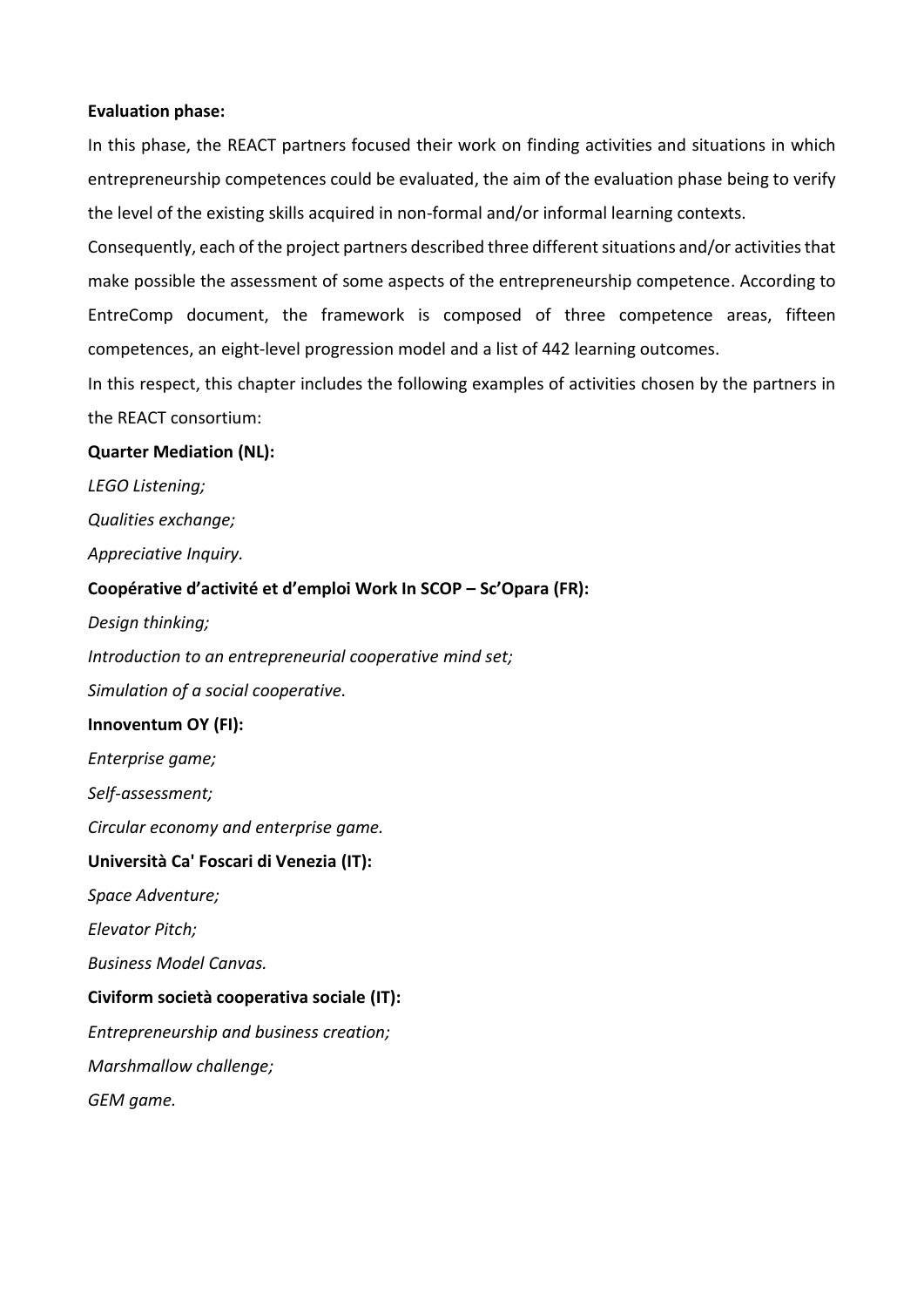#### **Experimentation phase:**

In order to test the situations in which entrepreneurship is recognised as an applicable competence, the partners in the consortium decided to test at least one activity with their adult target groups or with the adults involved in the second Intellectual Output of the project.

For this phase, each partner, except the technical partner Innoventum Oy, has organised a workshop in which an evaluator monitored the way the participants carried out the activity following given instructions. During the activity, the evaluator had the task to observe the adult learners and their behaviour in order to check and – if the case - confirm their ability to develop certain competences targeted to be assessed within the specific activity. For each experimentation, the organisations partners in the REACT consortium decide to evaluate one or more entrepreneurial competences, depending on the type of activity each of them chose to organise.

#### **Conclusion**

A recognised process for the certification of entrepreneurship is still far from the objectives settled by the European Commission. Anyway, there were efforts done - especially in countries like the Netherlands and Finland - to officially include entrepreneurship within the scholastic curricula. Entrepreneurship as a competence is being progressively incorporated into school and vocational training curricula and efforts are being made to create frameworks and tools to operationalise entrepreneurship - among other transversal skills - in education, training and youth fields. The activities implemented through the REACT project were significant both for the target groups and the representatives of the partner organisations involved in the project activities, as they concretely contribute to reinforce the entrepreneurship skill useful for job seeking, to increase the quality of life and the better and faster social inclusion for the low skilled adults targeted by the project.